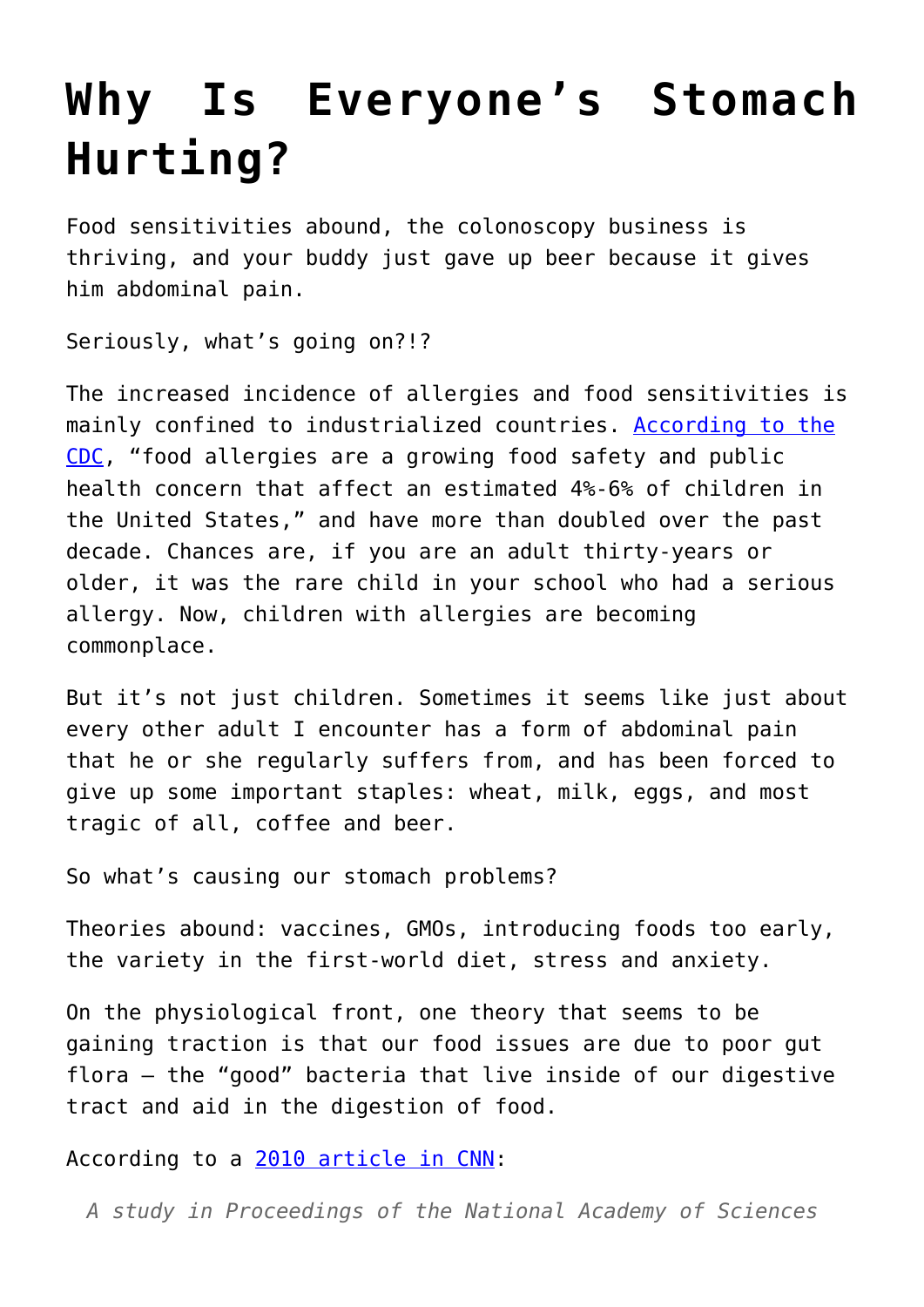*compared the gut bacteria from 15 children in Florence, Italy, with gut bacteria in 14 children in a rural African village in Burkina Faso. They found that the variety of flora in these two groups was substantially different.*

*The children in the African village live in a community that produces its own food. The study authors say this is closer to how humans ate 10,000 years ago. Their diet is mostly vegetarian. By contrast, the local diet of European children contains more sugar, animal fat and calorie-dense foods. The study authors posit that these factors result in less biodiversity in the organisms found inside the gut of European children.*

*The decrease in richness of gut bacteria in Westerners may have something to do with the rise in allergies in industrialized countries, said Dr. Paolo Lionetti of the department of pediatrics at Meyer Children Hospital at the University of Florence. Sanitation measures and vaccines in the West may have controlled infectious disease, but they decreased exposure to a variety of bacteria may have opened the door to these other ailments.*

*"In a place where you can die [from] infectious diseases, but you don't get allergy, obesity, asthma, inflammatory bowel disease, autoimmune disease, the flora is different," Lionetti said.*

*This study only looked at a small number of children, but the findings support the widespread notion of the "hygiene hypothesis" — the idea that cases of allergies are increasing in number and severity because children grow up in environments that are simply too clean.*

*"That our immune system is skewed away from fighting infections, and toward fight things that it's not supposed to be fighting, like things in the environment or foods — that's one thing that people think may be in play," Rudders said.*